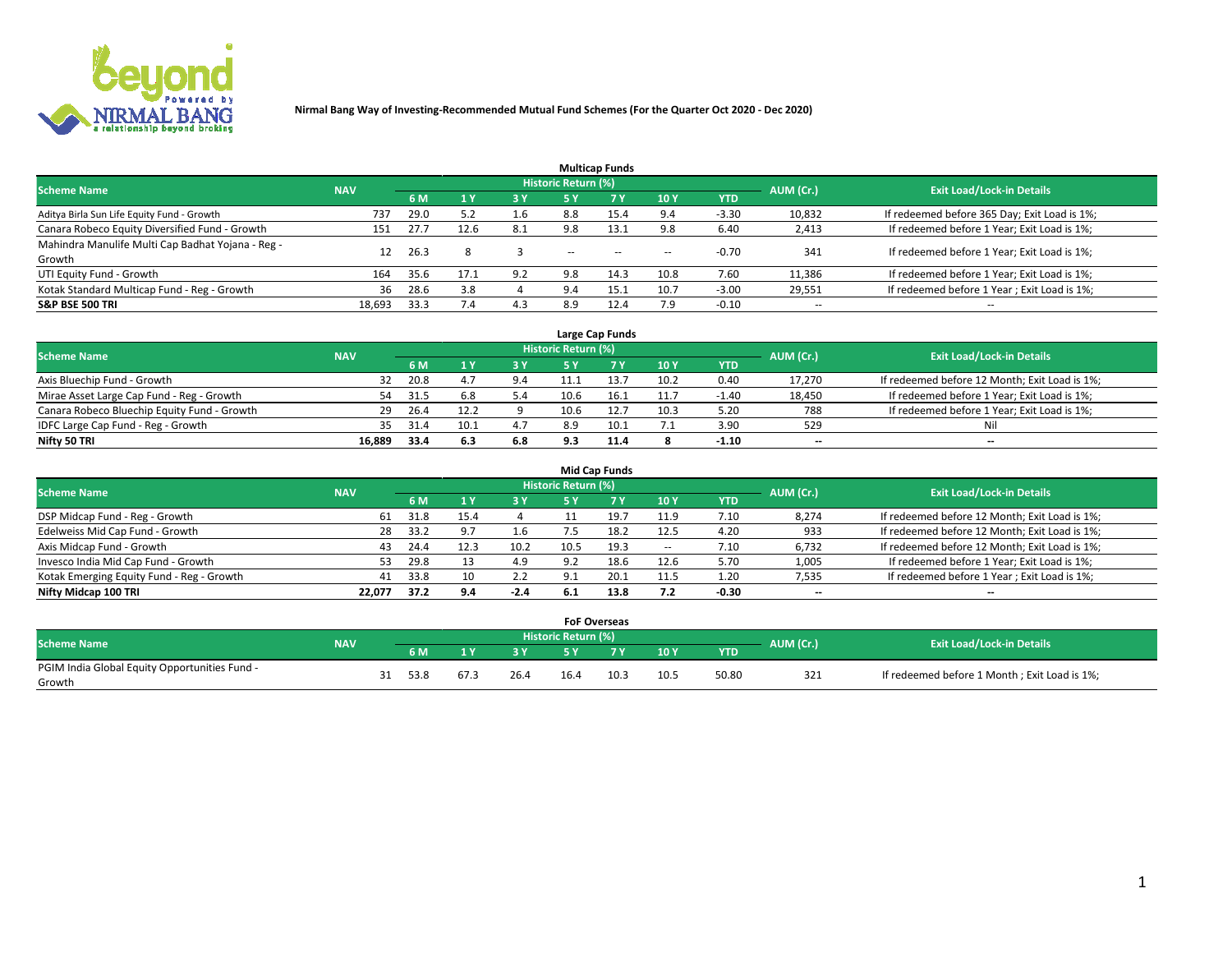

|                                                  |            |      |        |     |                     | Large & Midcap |      |            |                          |                                              |
|--------------------------------------------------|------------|------|--------|-----|---------------------|----------------|------|------------|--------------------------|----------------------------------------------|
| <b>Scheme Name</b>                               | <b>NAV</b> |      |        |     | Historic Return (%) |                |      |            | AUM (Cr.)                | <b>Exit Load/Lock-in Details</b>             |
|                                                  |            | 6 M  |        | 3V  | <b>5 Y</b>          | 7Y             | 10Y  | <b>YTD</b> |                          |                                              |
| Mirae Asset Emerging Bluechip Fund - Growth      | 60         | 33.8 | 14.2   | 6.7 | 14.1                | 23.9           | 17.7 | 3.40       | 11,466                   | If redeemed before 1 Year; Exit Load is 1%;  |
| Canara Robeco Emerging Equities - Growth         | 102        | 29.6 | 12.9   | 4.1 | 10.4                | 22.7           | 15.1 | 5.10       | 5,987                    | If redeemed before 1 Year; Exit Load is 1%;  |
| Principal Emerging Bluechip Fund - Growth        | 111        | 29.7 | 9.8    | 1.2 | 10.1                | 19.4           | 12.1 | 2.40       | 2,119                    | If redeemed before 365 Day; Exit Load is 1%; |
| Invesco India Growth Opportunities Fund - Growth | 36         | 26.6 | 4.7    | 4.9 | 9.4                 |                | 9.8  | $-1.20$    | 2,960                    | If redeemed before 1 Year; Exit Load is 1%;  |
| Sundaram Large and Mid Cap Fund - Reg - Growth   | 34         | 26.7 | $-1.3$ | 3.5 | 8.7                 | 14.4           | 8.2  | $-6.70$    | 1,252                    | If redeemed before 365 Day; Exit Load is 1%; |
| NIFTY Large Midcap 250 TRI                       | 7.474      | 34.0 | 9.1    | 3.3 | 9.2                 | 14.5           | 8.9  | 0.80       | $\overline{\phantom{a}}$ | --                                           |

| <b>Focused Funds</b>                                |            |      |     |           |                            |           |       |            |                          |                                               |  |  |
|-----------------------------------------------------|------------|------|-----|-----------|----------------------------|-----------|-------|------------|--------------------------|-----------------------------------------------|--|--|
| <b>Scheme Name</b>                                  | <b>NAV</b> |      |     |           | <b>Historic Return (%)</b> |           |       |            | AUM (Cr.)                | <b>Exit Load/Lock-in Details</b>              |  |  |
|                                                     |            | 6 M  |     | <b>3Y</b> | <b>5 Y</b>                 | <b>7Y</b> | 10 Y  | <b>YTD</b> |                          |                                               |  |  |
| Axis Focused 25 Fund - Growth                       | 30         | 26.3 | 4.3 | 6.3       | 11.4                       | 14.1      | $\!-$ | $-1.40$    | 11,455                   | If redeemed before 12 Month; Exit Load is 1%; |  |  |
| ICICI Prudential Focused Equity Fund - Ret - Growth | -31        | 24.3 |     | 3.2       | 6.7                        | 10.2      |       | 5.30       | 795                      | If redeemed before 1 Year; Exit Load is 1%;   |  |  |
| SBI Focused Equity Fund - Growth                    | 146        | 16.0 | 1.6 | 5.9       | 9.6                        | 16.1      | 12.6  | $-5.10$    | 10,114                   | If redeemed before 1 Year; Exit Load is 1%;   |  |  |
| <b>S&amp;P BSE 500 TRI</b>                          | 18.693     | 33.3 | 7.4 | 4.3       | 8.9                        | 12.4      | 7.9   | $-0.10$    | $\overline{\phantom{m}}$ | $- -$                                         |  |  |

|                                    |            |      |     |                            |     | <b>Small Cap Funds</b> |                          |       |           |                                               |
|------------------------------------|------------|------|-----|----------------------------|-----|------------------------|--------------------------|-------|-----------|-----------------------------------------------|
| <b>Scheme Name</b>                 | <b>NAV</b> |      |     | <b>Historic Return (%)</b> |     |                        |                          |       | AUM (Cr.) | <b>Exit Load/Lock-in Details</b>              |
|                                    |            | 6 M  |     | 73 Y.                      |     |                        | 10Y                      | YTD   |           |                                               |
| Axis Small Cap Fund - Reg - Growth | 34         | 33.3 |     | 8.4                        |     | $- -$                  | $\overline{\phantom{a}}$ | 5.00  | 2,930     | If redeemed before 12 Month; Exit Load is 1%; |
| DSP Small Cap Fund - Reg - Growth  | 60         | 45.7 |     |                            |     |                        | 12.7                     | 12.20 | 5,320     | If redeemed before 12 Month; Exit Load is 1%; |
| SBI Small Cap Fund - Growth        | 58         | 34.8 |     | 3.8                        |     | 23.8                   | 16.2                     | 7.70  | 5,321     | If redeemed before 1 Year; Exit Load is 1%;   |
| Nifty Smallcap 100 TRI             | 7.244      | 54.3 | 9.4 |                            | 2.4 |                        | 3.8                      | 1.10  | $-$       | $\overline{\phantom{a}}$                      |

| <b>Scheme Name</b>                           | <b>NAV</b> |      |      | Historic Return (%) |               |        |        |            | AUM (Cr.) | <b>Exit Load/Lock-in Details</b> |
|----------------------------------------------|------------|------|------|---------------------|---------------|--------|--------|------------|-----------|----------------------------------|
|                                              |            | 6 M  |      | 3 Y                 |               | 7Y     | 10Y    | <b>YTD</b> |           |                                  |
| Aditya Birla Sun Life Tax Relief 96 - Growth | 32         | 24.1 |      | 2.7                 | 8.5           |        | 9.5    | 0.20       | 11,123    | Nil                              |
| Axis Long Term Equity Fund - Growth          | 48         | 20.2 |      | 6.1                 | 9.1           | 17.3   | 13.6   | $-3.30$    | 21,836    | Nil                              |
| Canara Robeco Equity Tax Saver Fund - Growth | 75         | 30.6 | 16.2 | 9.9                 | 10.6          | 14.2   | 10.2   | 10.20      | 1,181     | Nil                              |
| Invesco India Tax Plan - Growth              | 55         | 28.4 | Q 1  | 5.9                 | 9.2           |        | 10.9   | 2.20       | 1,134     | Nil                              |
| Mirae Asset Tax Saver Fund - Reg - Growth    | 20         | 35.9 |      |                     | $\sim$ $\sim$ | $\sim$ | $\sim$ | 3.20       | 4,271     | Nil                              |
| <b>S&amp;P BSE 200 TRI</b>                   | 6.050      | 32.6 |      | 5.3                 | 9.2           | 12.4   | 8.1    | $-0.50$    | $- -$     | $\overline{\phantom{a}}$         |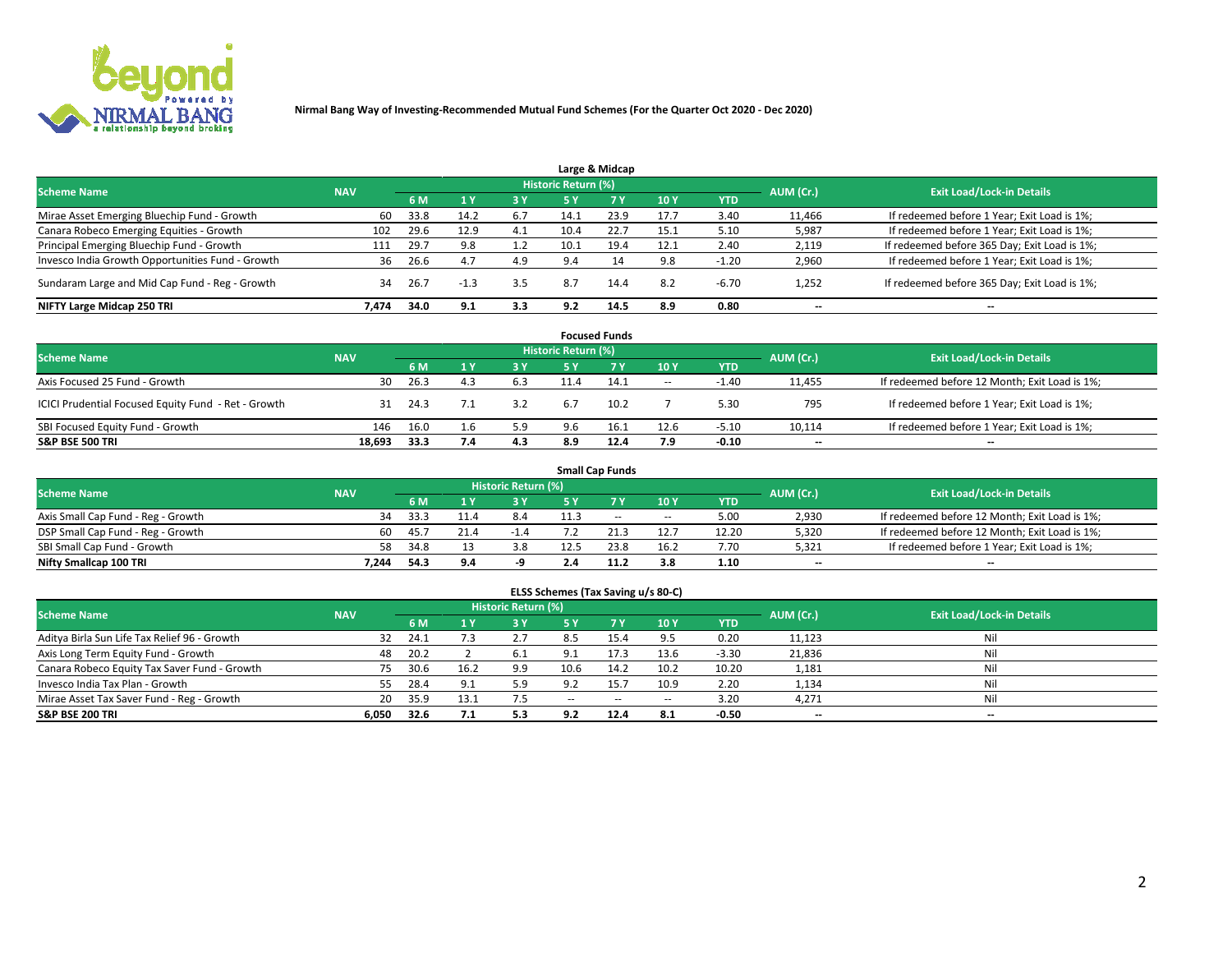

| <b>Solution Oriented</b>                                  |            |      |       |                     |     |           |                          |            |                          |                                                                                                                                                           |  |  |  |
|-----------------------------------------------------------|------------|------|-------|---------------------|-----|-----------|--------------------------|------------|--------------------------|-----------------------------------------------------------------------------------------------------------------------------------------------------------|--|--|--|
| <b>Scheme Name</b>                                        | <b>NAV</b> |      |       | Historic Return (%) |     |           |                          |            | AUM (Cr.)                | <b>Exit Load/Lock-in Details</b>                                                                                                                          |  |  |  |
|                                                           |            | 6 M  | $-1Y$ | 3 Y                 | 5 Y | <b>7Y</b> | <b>10Y</b>               | <b>YTD</b> |                          |                                                                                                                                                           |  |  |  |
| <b>HDFC Childrens Gift Fund</b>                           | 130        | 29.3 | 8.7   | 5.4                 | 9.2 | 13.6      | 11.7                     | 3.90       | 3,387                    | If redeemed before 1 Year; Exit Load is 3%; If redeemed bet. 1 Year<br>to 2 Year; Exit Load is 2%; If redeemed bet. 2 Year to 3 Year; Exit<br>Load is 1%; |  |  |  |
| Tata Retirement Savings Fund - Moderate Plan - Reg        | 33         | 24.6 | 10.1  | 4.4                 | 10  | 15.7      | $\!-$                    | 4.20       | 1,182                    | If redeemed before 61 Month; Exit Load is 1%;                                                                                                             |  |  |  |
| Tata Retirement Savings Fund - Progressive Plan -<br>Reg  | 32         | 27.5 | 9.1   | 4.2                 | 11  | 15.4      | $\overline{\phantom{a}}$ | 2.50       | 818                      | If redeemed before 61 Month; Exit Load is 1%;                                                                                                             |  |  |  |
| Tata Retirement Savings Fund - Reg - Conservative<br>Plan | 22         | 11.6 | 9.6   | 5.6                 | 8.1 | 9.8       | $\overline{\phantom{a}}$ | 7.10       | 147                      | If redeemed before 61 Month; Exit Load is 1%;                                                                                                             |  |  |  |
| <b>S&amp;P BSE 200 TRI</b>                                | 6,050      | 32.6 | 7.1   | 5.3                 | 9.2 | 12.4      | 8.1                      | $-0.50$    | $\overline{\phantom{a}}$ | $\overline{\phantom{a}}$                                                                                                                                  |  |  |  |

|                                                    |            |             |     |                     |     | <b>Index Fund</b> |     |            |           |                                               |
|----------------------------------------------------|------------|-------------|-----|---------------------|-----|-------------------|-----|------------|-----------|-----------------------------------------------|
| <b>Scheme Name</b>                                 | <b>NAV</b> |             |     | Historic Return (%) |     |                   |     |            | AUM (Cr.) | <b>Exit Load/Lock-in Details</b>              |
|                                                    |            | 6 M         |     | <b>3Y</b>           | 5 Y | <b>7Y</b>         | 10Y | <b>YTD</b> |           |                                               |
| HDFC Index Fund-NIFTY 50 Plan                      |            | 33.0<br>109 | 5.4 | 6.2                 | 8.7 | 10.8              | 7.2 | $-1.90$    | 1,882     | If redeemed before 3 Day; Exit Load is 0.25%; |
| ICICI Prudential Nifty Next 50 Index Fund - Growth |            | 18.5<br>24  | 0.9 | $-1.7$              |     | 12.5              | 7.5 | $-4.40$    | 804       | Nil                                           |
| UTI Nifty Index Fund - Growth                      |            | 33.2<br>79  | 5.7 | 6.4                 | 8.9 | 10.9              | 7.3 | $-1.60$    | 2,711     | Nil                                           |
| Nifty 50 TRI                                       | 16,889     | 33.4        | 6.3 | 6.8                 | 9.3 | 11.4              |     | $-1.10$    | $- -$     | $\overline{\phantom{a}}$                      |

| <b>Contra/Value Fund</b>              |            |      |     |                     |      |      |     |            |           |                                             |  |
|---------------------------------------|------------|------|-----|---------------------|------|------|-----|------------|-----------|---------------------------------------------|--|
| <b>Scheme Name</b>                    | <b>NAV</b> |      |     | Historic Return (%) |      |      |     |            | AUM (Cr.) | <b>Exit Load/Lock-in Details</b>            |  |
|                                       |            | 6 M  |     |                     |      | 7 V  | 10Y | <b>YTD</b> |           |                                             |  |
| Invesco India Contra Fund - Growth    | 51         | 30.8 | a a | 5.6                 | 10.7 |      |     | 3.10       | 4,967     | If redeemed before 1 Year; Exit Load is 1%; |  |
| UTI Value Opportunities Fund - Growth | 64         | 29.3 | 8.  | 4.5                 | 6.6  | 10.1 | 8.3 | $-0.20$    | 4.340     | If redeemed before 1 Year; Exit Load is 1%; |  |
| <b>S&amp;P BSE 500 TRI</b>            | 18.693     | 33.3 |     | 4.3                 | 8.9  |      | 7.9 | $-0.10$    | $-$       | $- -$                                       |  |

| Sector/Thematic                                        |            |      |                       |                     |           |        |      |            |           |                                               |  |
|--------------------------------------------------------|------------|------|-----------------------|---------------------|-----------|--------|------|------------|-----------|-----------------------------------------------|--|
| <b>Scheme Name</b>                                     | <b>NAV</b> |      |                       | Historic Return (%) |           |        |      |            | AUM (Cr.) | <b>Exit Load/Lock-in Details</b>              |  |
|                                                        |            | 6 M  | $\sqrt{1}$ $\sqrt{2}$ | 3Y                  | <b>5Y</b> | 7 Y    | 10Y  | <b>YTD</b> |           |                                               |  |
| Canara Robeco Consumer Trends Fund - Reg -             | 43         | 20.8 | 5.5                   | 6.7                 |           | 16.1   | 11   | 1.00       | 412       | If redeemed before 1 Year; Exit Load is 1%;   |  |
| Growth                                                 |            |      |                       |                     |           |        |      |            |           |                                               |  |
| Mirae Asset Great Consumer Fund - Growth               | 35         | 21.0 | 0.7                   |                     | 10.2      | 14.1   | --   | $-5.00$    | 1,003     | If redeemed before 1 Year; Exit Load is 1%;   |  |
| ICICI Prudential Technology Fund - Growth              | 88         | 87.6 | 49.4                  | 27.7                | 15.8      | 18     | 16.8 | 50.90      | 692       | If redeemed before 15 Day; Exit Load is 1%;   |  |
| Nippon India Pharma Fund - Growth                      | 234        | 34.4 | 67.6                  | 21.1                | 8.6       | 17.7   | 15.3 | 53.90      | 3,911     | If redeemed before 1 Month; Exit Load is 1%;  |  |
| BNP Paribas India Consumption Fund - Reg - Growth      | 13         | 16.0 | 6.8                   | $\sim$              | --        | $\sim$ | --   | 0.60       | 547       | If redeemed before 12 Month; Exit Load is 1%; |  |
| ICICI Prudential Banking and Financial Services Fund - | 52         | 25.0 | $-15.4$               | $-4.7$              | 7.2       | 14.5   | 9.5  | $-25.50$   | 2,685     | If redeemed before 15 Day; Exit Load is 1%;   |  |
| Retail - Growth                                        |            |      |                       |                     |           |        |      |            |           |                                               |  |
| <b>S&amp;P BSE 500 TRI</b>                             | 18.693     | 33.3 | 7.4                   | 4.3                 | 8.9       | 12.4   | 7.9  | $-0.10$    | --        | $- -$                                         |  |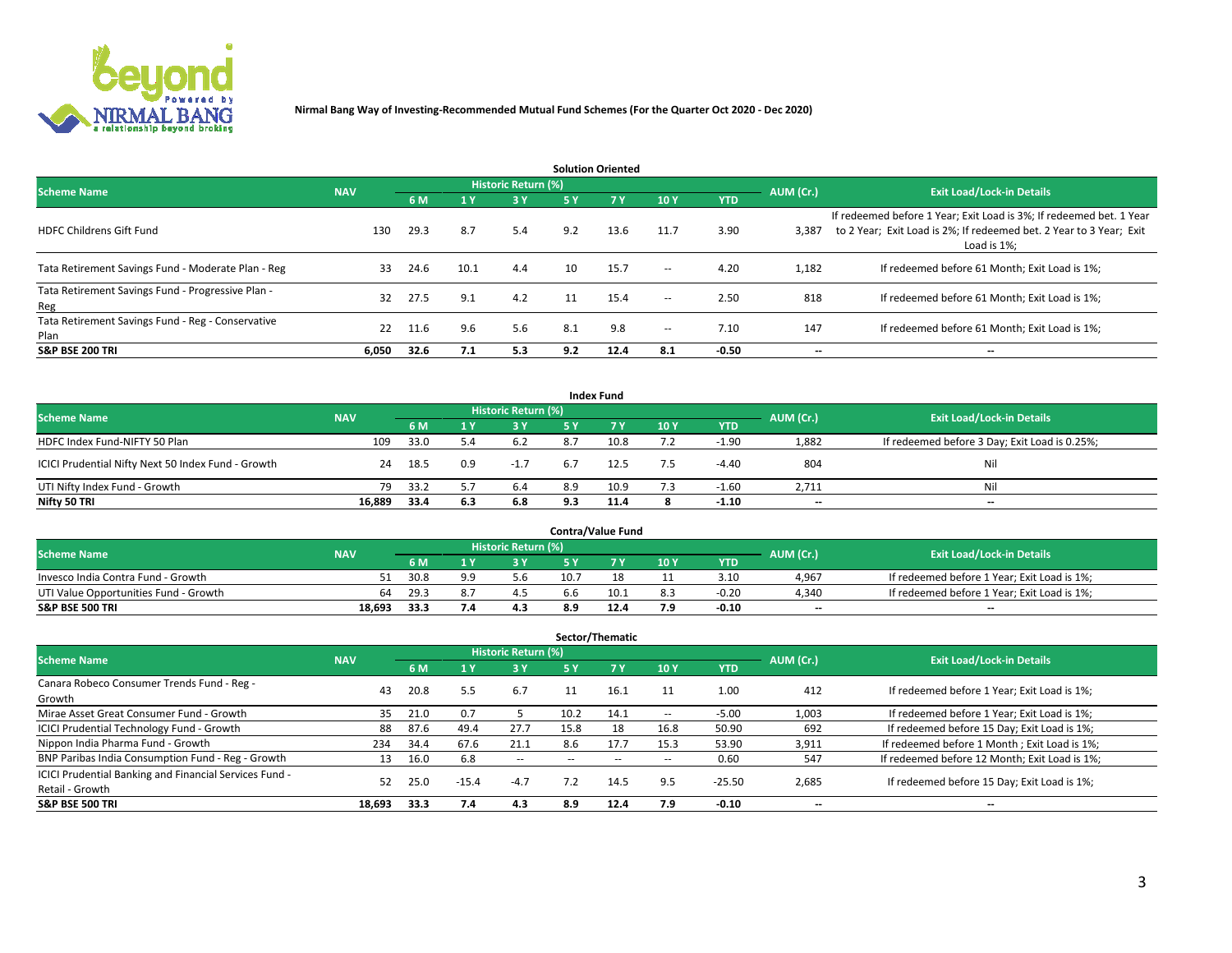

| <b>Dynamic Asset Allocation Funds</b>                      |            |      |      |                     |               |           |       |            |           |                                               |  |  |  |  |
|------------------------------------------------------------|------------|------|------|---------------------|---------------|-----------|-------|------------|-----------|-----------------------------------------------|--|--|--|--|
| <b>Scheme Name</b>                                         | <b>NAV</b> |      |      | Historic Return (%) |               |           |       |            | AUM (Cr.) | <b>Exit Load/Lock-in Details</b>              |  |  |  |  |
|                                                            |            | 6 M  |      | 3 Y                 | <b>5Y</b>     | <b>7Y</b> | 10Y   | <b>YTD</b> |           |                                               |  |  |  |  |
| ICICI Prudential Balanced Advantage Fund - Reg -<br>Growth | 39         | 22.4 | 6.9  | 6.1                 | 8.1           |           | 10.6  | 1.60       | 26,175    | If redeemed before 1 Year; Exit Load is 1%;   |  |  |  |  |
| Nippon India Balanced Advantage Fund - Growth              | 95         | 17.3 | 4.9  |                     | 7.6           | 11.4      | 8     | 0.60       | 2,812     | If redeemed before 12 Month; Exit Load is 1%; |  |  |  |  |
| Edelweiss Balanced Advantage Fund - Growth                 | 27         | 18.4 | 14.2 | 7.3                 | 7.9           | 10.5      | 8.8   | 9.80       | 1,585     | If redeemed before 365 Day; Exit Load is 1%;  |  |  |  |  |
| Kotak Balanced Advantage Fund - Reg - Growth               | 12         | 24.3 | 10.6 | $\sim$              | $\sim$ $\sim$ | $-$       | $- -$ | 5.80       | 4,528     | If redeemed before 1 Year; Exit Load is 1%;   |  |  |  |  |
| NIFTY 50 Hybrid Composite Debt 65:35 Index                 | 11.043     | 24.5 | 10.4 | 8.2                 | 9.7           | 11.1      | 8.7   | 4.50       | --        | --                                            |  |  |  |  |

| <b>Hybrid Aggressive</b>                        |            |           |                                  |            |     |       |                          |            |        |                                               |  |  |  |
|-------------------------------------------------|------------|-----------|----------------------------------|------------|-----|-------|--------------------------|------------|--------|-----------------------------------------------|--|--|--|
| <b>Scheme Name</b>                              | <b>NAV</b> | AUM (Cr.) | <b>Exit Load/Lock-in Details</b> |            |     |       |                          |            |        |                                               |  |  |  |
|                                                 |            | 6 M       |                                  | <b>3 Y</b> | 5 ۷ |       | 10Y                      | <b>YTD</b> |        |                                               |  |  |  |
| Canara Robeco Equity Hybrid Fund - Growth       | 179        | 20.9      | 12.2                             | 7.7        | 9.4 | 14.2  | 10.7                     | 6.60       | 3,438  | If redeemed before 1 Year; Exit Load is 1%;   |  |  |  |
| SBI Equity Hybrid Fund - Growth                 | 142        | 16.3      |                                  | 5.5        | 8.4 | 13.8  | 10                       | $-2.30$    | 31,226 | If redeemed before 12 Month; Exit Load is 1%; |  |  |  |
| Mirae Asset Hybrid - Equity Fund - Reg - Growth | 16         | 23.2      | 8.2                              | 5.9        | 9.8 | $- -$ | $\overline{\phantom{a}}$ | 0.60       | 3,735  | If redeemed before 1 Year; Exit Load is 1%;   |  |  |  |
| ICICI Prudential Equity & Debt Fund - Growth    | 125        | 11.1      | $-3.9$                           | 0.5        | 6.4 | 11.6  | 10.2                     | $-10.50$   | 16,099 | If redeemed before 1 Year; Exit Load is 1%;   |  |  |  |
| NIFTY 50 Hybrid Composite Debt 65:35 Index      | 11,043     | 24.5      | 10.4                             | 8.2        | 9.7 |       | 8.7                      | 4.50       | $- -$  | $\overline{\phantom{a}}$                      |  |  |  |

|                                         |            |                          |      |                            |      | Gold |                          |       |                          |                                                                  |
|-----------------------------------------|------------|--------------------------|------|----------------------------|------|------|--------------------------|-------|--------------------------|------------------------------------------------------------------|
| <b>Scheme Name</b>                      | <b>NAV</b> |                          |      | <b>Historic Return (%)</b> |      |      |                          |       | AUM (Cr.)                | <b>Exit Load/Lock-in Details</b>                                 |
|                                         |            | 6 M                      |      | 3 Y                        | ς γ  |      | 10Y                      | YTD   |                          |                                                                  |
| HDFC Gold Fund - Growth                 | 16         | -4.2                     | 32.3 | 18.1                       |      | 6.3  |                          | 30.20 | 939                      | If redeemed before 6 Months; Exit Load is 2%; If redeemed bet. 6 |
|                                         |            |                          |      |                            |      |      | $\overline{\phantom{a}}$ |       |                          | Months to 12 Months; Exit Load is 1%;                            |
| Kotak Gold Fund - Reg - Growth          |            |                          |      | 18.7                       | 12.9 | 6.4  | $\overline{\phantom{a}}$ | 29.30 | 715                      | If redeemed before 1 Year; Exit Load is 1%;                      |
| Nippon India Gold Savings Fund - Growth |            |                          |      | 17.8                       |      | 6.2  | $\overline{\phantom{a}}$ | 29.50 | 1,264                    | If redeemed before 15 Day; Exit Load is 1%;                      |
| <b>Prices of Gold</b>                   | 50.914     | $\overline{\phantom{a}}$ | 32.6 | 19.7                       | 14   |      | 10                       | 30.30 | $\overline{\phantom{a}}$ | $- -$                                                            |

| <b>Arbitrage Fund</b>                      |            |           |                                  |  |     |     |       |       |            |        |                                                 |  |  |
|--------------------------------------------|------------|-----------|----------------------------------|--|-----|-----|-------|-------|------------|--------|-------------------------------------------------|--|--|
| <b>Scheme Name</b>                         | <b>NAV</b> | AUM (Cr.) | <b>Exit Load/Lock-in Details</b> |  |     |     |       |       |            |        |                                                 |  |  |
|                                            |            |           | 1 M                              |  | 6 M | 1 Y |       | ЗY    | <b>YTD</b> |        |                                                 |  |  |
| IDFC Arbitrage Fund - Reg - Growth         |            | 25        | 3.8                              |  |     |     |       |       | 3.90       | 7,164  | If redeemed before 1 Month; Exit Load is 0.25%; |  |  |
| Kotak Equity Arbitrage Fund - Reg - Growth |            | 29        | 3.8                              |  | 3.8 |     |       |       | 4.40       | 15,111 | If redeemed before 30 Day; Exit Load is 0.25%;  |  |  |
| Tata Arbitrage Fund - Reg - Growth         |            |           |                                  |  | 4.4 |     | $- -$ | $\!-$ | 5.20       | 2,093  | If redeemed before 30 Day; Exit Load is 0.25%;  |  |  |
| Nippon India Arbitrage Fund - Growth       |            |           |                                  |  |     |     |       | 5.9   | 4.50       | 7,168  | If redeemed before 1 Month; Exit Load is 0.25%; |  |  |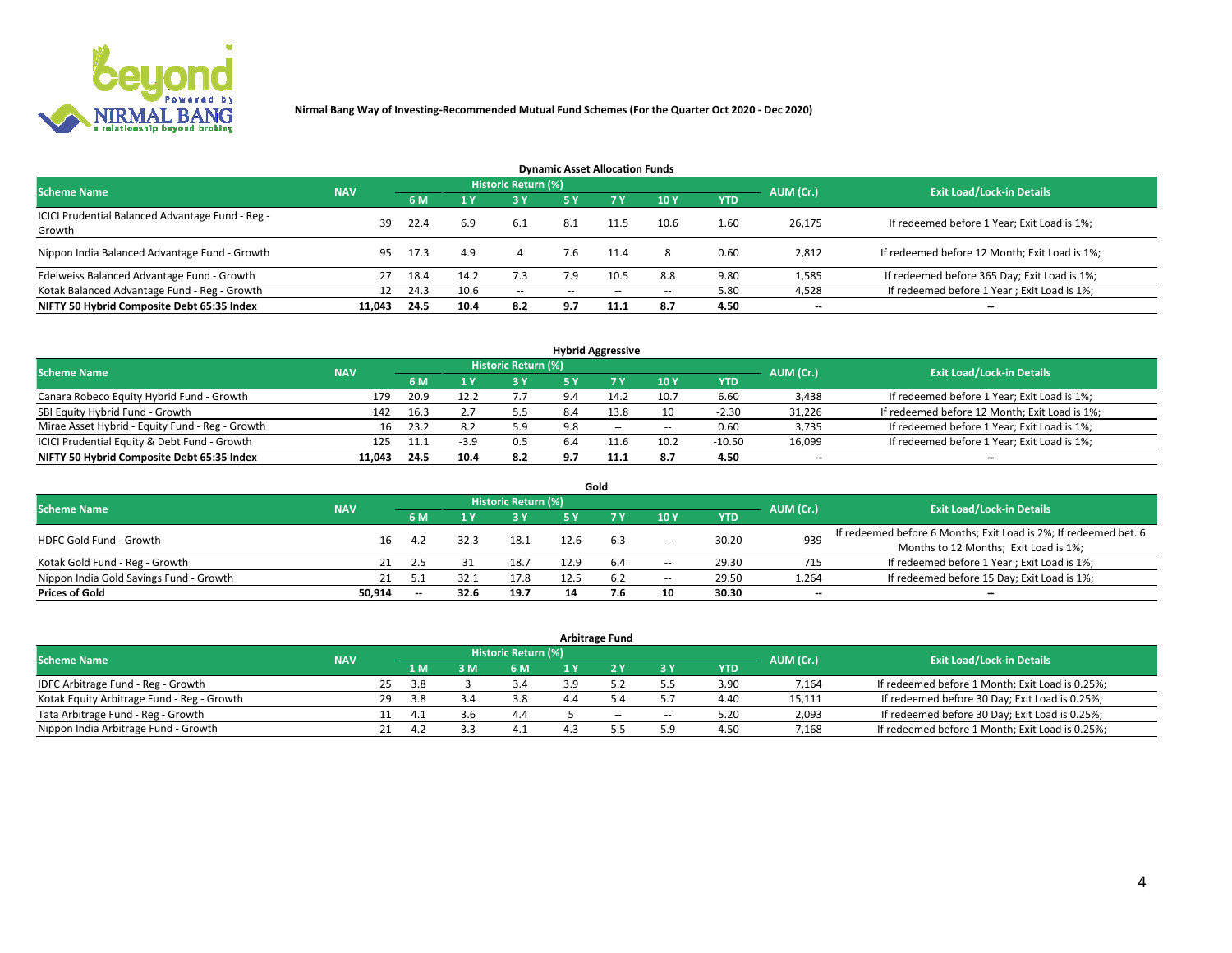

| Overnight Fund                                 |            |                |     |                            |     |       |                          |                          |           |                                  |  |  |  |
|------------------------------------------------|------------|----------------|-----|----------------------------|-----|-------|--------------------------|--------------------------|-----------|----------------------------------|--|--|--|
| <b>Scheme Name</b>                             | <b>NAV</b> |                |     | <b>Historic Return (%)</b> |     |       | <b>YTM</b>               | Avg                      | AUM (Cr.) | <b>Exit Load/Lock-in Details</b> |  |  |  |
|                                                |            | 1 <sub>W</sub> | 2 W | 1 <sub>M</sub>             | 3M  | $-1V$ |                          | <b>Maturity</b>          |           |                                  |  |  |  |
| IDFC Overnight Fund - Reg - Growth             | 1,081      | 3.0            |     |                            |     |       | 3.26                     | 0.00                     | 2,675     | Nil                              |  |  |  |
| Tata Overnight Fund - Reg - Growth             | 1,069      | 3.1            |     |                            |     |       | 3.2713                   | 0.00                     | 2,131     | Nil                              |  |  |  |
| SBI Overnight Fund - Growth                    | 3,275      | 3.1            |     |                            |     |       | 3.04                     | $\overline{\phantom{a}}$ | 12,932    | Nil                              |  |  |  |
| ICICI Prudential Overnight Fund - Reg - Growth | 109        | 3.0            |     |                            |     |       | 3.05                     | $\sim$                   | 8,340     | Nil                              |  |  |  |
| Nippon India Overnight Fund - Reg - Growth     | 109        | 3.1            |     |                            |     | 3.8   | 3.22522                  | 0.00                     | 4,459     | Nil                              |  |  |  |
| <b>CRISIL Liquid Fund Index</b>                | $- -$      | 4.0            | 4.1 | 3.9                        | 3.9 | -5.1  | $\overline{\phantom{a}}$ | $-$                      | $- -$     | $-$                              |  |  |  |

| <b>Liquid Funds</b>                              |                          |     |     |                     |     |              |                          |                          |                          |                                  |  |  |  |  |
|--------------------------------------------------|--------------------------|-----|-----|---------------------|-----|--------------|--------------------------|--------------------------|--------------------------|----------------------------------|--|--|--|--|
| <b>Scheme Name</b>                               | <b>NAV</b>               |     |     | Historic Return (%) |     |              | <b>YTM</b>               | Avg                      | AUM (Cr.)                | <b>Exit Load/Lock-in Details</b> |  |  |  |  |
|                                                  |                          | 4W  | 2 W | l M                 | 3 M | $\sqrt{1}$ Y |                          | <b>Maturity</b>          |                          |                                  |  |  |  |  |
| Aditya Birla Sun Life Liquid Fund - Reg - Growth | 325                      | 3.4 | 3.6 | 3.4                 |     | 4.8          | 3.39                     | 0.13                     | 32,611                   | *Ref Footnote                    |  |  |  |  |
| ICICI Prudential Liquid Fund - Reg - Growth      | 299                      | 3.4 | 3.5 | 3.4                 |     | 4.8          | 3.42                     | 0.12                     | 44,170                   | *Ref Footnote                    |  |  |  |  |
| Kotak Liquid Fund - Reg - Growth                 | 4,083                    | 3.4 | 3.6 | 3.4                 |     | 4.6          | 3.32                     | $\overline{\phantom{a}}$ | 27,682                   | *Ref Footnote                    |  |  |  |  |
| Nippon India Liquid Fund - Growth                | 4,928                    | 3.4 |     | 3.4                 |     | 4.7          | 3.37532                  | 0.14                     | 24,930                   | *Ref Footnote                    |  |  |  |  |
| Mahindra Manulife Liquid Fund - Reg - Growth     | 1.310                    | 3.6 |     | 3.4                 | 3.4 | 4.8          | 3.4                      | $\!-$                    | 2,062                    | *Ref Footnote                    |  |  |  |  |
| <b>CRISIL Liquid Fund Index</b>                  | $\overline{\phantom{a}}$ | 4.0 | 4.⊥ | 3.9                 | 3.9 | 5.1          | $\overline{\phantom{a}}$ | $\overline{\phantom{a}}$ | $\overline{\phantom{a}}$ | $-$                              |  |  |  |  |

| <b>Ultra Short Fund</b>                           |            |      |     |                            |     |        |            |                          |           |                                  |  |  |  |
|---------------------------------------------------|------------|------|-----|----------------------------|-----|--------|------------|--------------------------|-----------|----------------------------------|--|--|--|
| <b>Scheme Name</b>                                | <b>NAV</b> |      |     | <b>Historic Return (%)</b> |     |        | <b>YTM</b> | Avg                      | AUM (Cr.) | <b>Exit Load/Lock-in Details</b> |  |  |  |
|                                                   |            | 1 M  | 3 M | 6 M                        | 1 Y | $Z_3V$ |            | <b>Maturity</b>          |           |                                  |  |  |  |
| HDFC Ultra Short Term Fund - Reg - Growth         | 12         | -5.4 | 4.7 |                            | 6.7 | $\sim$ | 4.41093    | 0.50                     | 11,967    | Nil                              |  |  |  |
| ICICI Prudential Ultra Short Term Fund - Growth   | 21         | 6.4  |     | 7.5                        |     |        | 5.24       | 0.50                     | 7,413     | Nil                              |  |  |  |
| Axis Ultra Short Term Fund - Reg - Growth         |            | 5.4  | 4.2 | 5.6                        | 5.8 | $- -$  | 4.49       | 0.53                     | 3,871     | Nil                              |  |  |  |
| Aditya Birla Sun Life Savings Fund - Reg - Growth | 415        | 6.9  | 5.6 | 8.8                        | 7.4 |        | 4.51       | 0.55                     | 14,532    | Nil                              |  |  |  |
| <b>NIFTY Ultra Short Duration Debt Index</b>      | 4.186      | 4.3  | 4.1 | 5.8                        |     |        | --         | $\overline{\phantom{a}}$ | --        | $\overline{\phantom{a}}$         |  |  |  |

|                                                  |            |     |     |                            | <b>Money Market Fund</b> |           |                          |                 |           |                                               |
|--------------------------------------------------|------------|-----|-----|----------------------------|--------------------------|-----------|--------------------------|-----------------|-----------|-----------------------------------------------|
| <b>Scheme Name</b>                               | <b>NAV</b> |     |     | <b>Historic Return (%)</b> |                          |           | <b>YTM</b>               | Avg             | AUM (Cr.) | <b>Exit Load/Lock-in Details</b>              |
|                                                  |            | 1 M | 3 M | 6 M                        | 1 Y                      | <b>3Y</b> |                          | <b>Maturity</b> |           |                                               |
| Aditya Birla Sun Life Money Manager Fund - Reg - | 280        | 5.0 | 4.3 | 7.7                        |                          |           |                          | 0.42            | 9,629     | Nil                                           |
| Growth                                           |            |     |     |                            |                          |           |                          |                 |           |                                               |
| SBI Savings Fund - Growth                        | 32         | 4.7 | 4.1 | 6.6                        | 6.2                      | 6.9       | 4.04                     | $\sim$          | 21,035    | If redeemed before 3 Days; Exit Load is 0.1%; |
| HDFC Money Market Fund - Growth                  | 4,344      | 4.7 | 4.2 |                            |                          |           | 3.94059                  | 0.39            | 10,543    | Nil                                           |
| Tata Money Market Fund - Reg - Growth            | 3,574      |     | 4.4 | 7.4                        | 6.8                      | 4.9       | 4.07707                  | 0.39            | 632       | Nil                                           |
| <b>CRISIL Liquid Fund Index</b>                  | $- -$      | 3.9 | 3.9 | 4.4                        | 5.1                      | $-$       | $\overline{\phantom{a}}$ | $-$             | $- -$     | $-$                                           |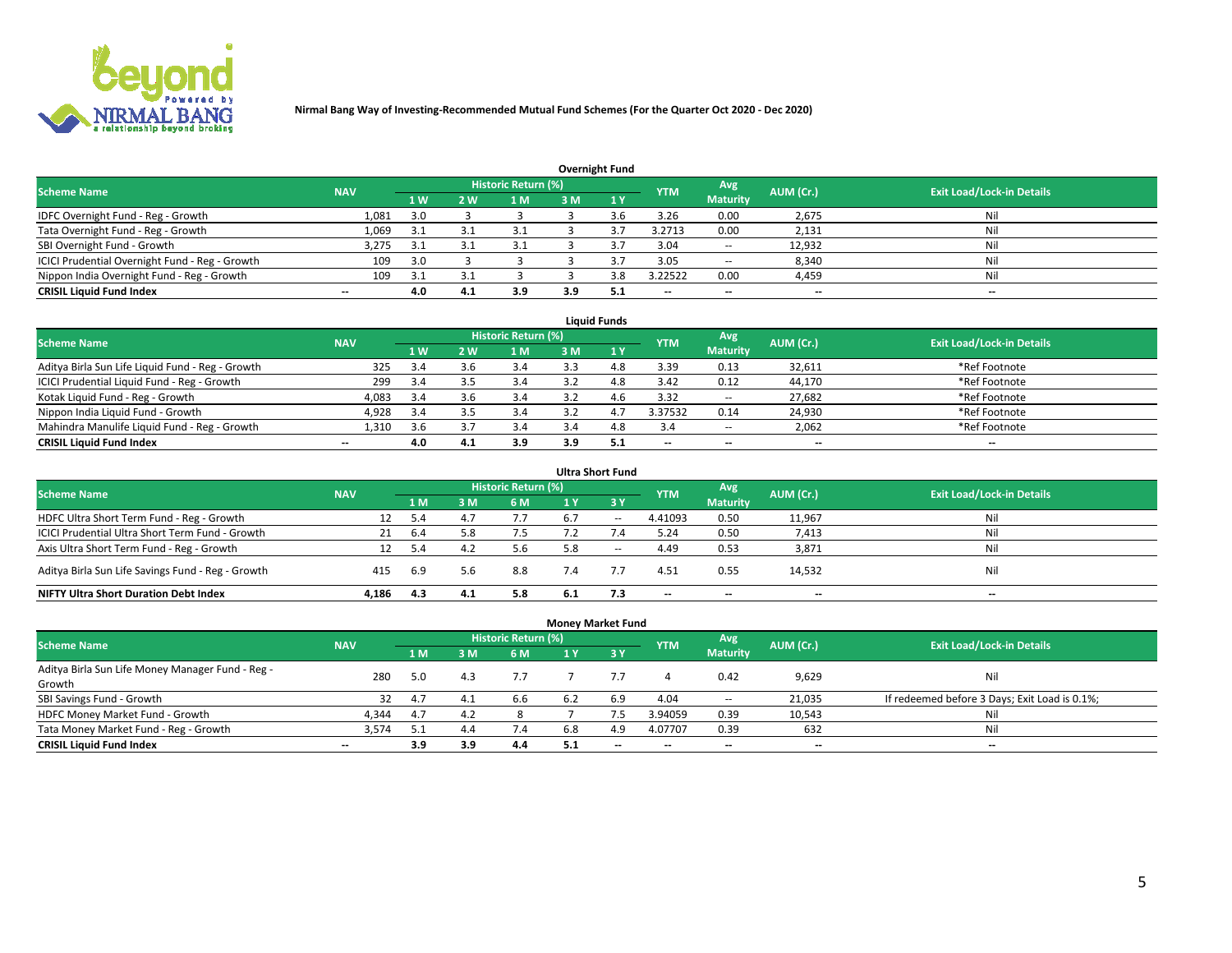

| <b>Short Term Fund</b>                    |            |    |      |     |                            |      |     |            |                 |           |                                  |  |  |  |
|-------------------------------------------|------------|----|------|-----|----------------------------|------|-----|------------|-----------------|-----------|----------------------------------|--|--|--|
| <b>Scheme Name</b>                        | <b>NAV</b> |    |      |     | <b>Historic Return (%)</b> |      |     | <b>YTM</b> | Avg             | AUM (Cr.) | <b>Exit Load/Lock-in Details</b> |  |  |  |
|                                           |            |    | 1 M. | 3 M | 6 M                        | 1 V  |     |            | <b>Maturity</b> |           |                                  |  |  |  |
| HDFC Short Term Debt Fund - Growth        |            | 24 | 14.1 | 6.2 | 15.2                       | 11.2 | 8.8 | 6.22       | 3.73            | 13.569    | Nil                              |  |  |  |
| Nippon India Short Term Fund - Growth     |            | 40 | 14.4 |     | 12.4                       |      |     | 5.61       | 2.67            | 8,637     | Nil                              |  |  |  |
| ICICI Prudential Short Term Fund - Growth |            | 45 | 13.8 |     | 14.9                       | 10.9 |     | 5.83       | 3.97            | 18.946    | Nil                              |  |  |  |

| <b>Low Duration Fund</b>                     |            |                |  |                     |     |  |            |                 |           |                                  |  |  |  |
|----------------------------------------------|------------|----------------|--|---------------------|-----|--|------------|-----------------|-----------|----------------------------------|--|--|--|
| <b>Scheme Name</b>                           | <b>NAV</b> |                |  | Historic Return (%) |     |  | <b>YTM</b> | Avg             | AUM (Cr.) | <b>Exit Load/Lock-in Details</b> |  |  |  |
|                                              |            | 1 M I          |  | 6 M                 |     |  |            | <b>Maturity</b> |           |                                  |  |  |  |
| HDFC Low Duration Fund - Growth              | 44         | Q <sub>1</sub> |  | 10.1                |     |  | 3.36288    | 1.24            | 16,796    | Nil                              |  |  |  |
| ICICI Prudential Savings Fund - Reg - Growth | 408        | 9.3            |  |                     | 8.6 |  | 4.94       | 1.76            | 19,922    | Nil                              |  |  |  |
| Kotak Low Duration Fund - Std - Growth       | 2,586      | 8.5            |  | 10.1                |     |  | 5.18       | $\sim$          | 8,418     | Nil                              |  |  |  |

| <b>Banking &amp; PSU Bond Funds</b>                 |            |    |       |     |                     |      |     |            |                 |           |                                  |  |  |  |
|-----------------------------------------------------|------------|----|-------|-----|---------------------|------|-----|------------|-----------------|-----------|----------------------------------|--|--|--|
| <b>Scheme Name</b>                                  | <b>NAV</b> |    |       |     | Historic Return (%) |      |     | <b>YTM</b> | Avg             | AUM (Cr.) | <b>Exit Load/Lock-in Details</b> |  |  |  |
|                                                     |            |    | 1 M   | ιм  | 6 M                 |      |     |            | <b>Maturity</b> |           |                                  |  |  |  |
| HDFC Banking and PSU Debt Fund - Reg - Growth       |            | 18 | 13.9  | b.3 | 14.5                | 10.8 |     | 6.07       | 3.81            | 9,329     | Nil                              |  |  |  |
| Kotak Banking and PSU Debt Fund - Reg - Growth      |            | 50 | -13.2 |     | 14.3                | 10.7 | 8.8 | 5.84       | $\sim$          | 9,277     | Nil                              |  |  |  |
| Nippon India Banking & PSU Debt Fund - Reg - Growth |            | 16 | 14.5  |     |                     |      |     | 5.17384    | 3.45            | 6.429     | Nil                              |  |  |  |

| <b>Corporate Bond Funds</b>                         |            |      |     |      |                     |     |            |                 |           |                                  |  |
|-----------------------------------------------------|------------|------|-----|------|---------------------|-----|------------|-----------------|-----------|----------------------------------|--|
| <b>Scheme Name</b>                                  | <b>NAV</b> |      |     |      | Historic Return (%) |     |            | Avg             | AUM (Cr.) | <b>Exit Load/Lock-in Details</b> |  |
|                                                     |            | 1 M  | l M | 6 M  | 1 Y                 |     | <b>YTM</b> | <b>Maturity</b> |           |                                  |  |
| ICICI Prudential Corporate Bond Fund - Reg - Growth | 22         | 13.0 | 5.2 | 14.6 | 10.8                | 8.5 | 5.4        | 4.09            | 15,201    | Nil                              |  |
| IDFC Corporate Bond Fund - Reg - Growth             | 15         | 16.0 |     | 16.7 |                     | 8.2 | 5.63       | 3.42            | 18,236    | Nil                              |  |
| HDFC Corporate Bond Fund - Growth                   | 25         | 16.1 |     | 16.2 | 11.6                |     | 5.75637    | 4.61            | 20,526    | Nil                              |  |
| Kotak Corporate Bond Fund - Std - Growth            | 2.853      | 13.2 | 6.2 | 12.7 | a -                 | 8.7 | 5.04       | $\sim$          | 5.171     | Nil                              |  |

|                                            |            |                     |      |     |      |      | <b>Credit Risk Fund</b> |            |                 |           |                                                                       |
|--------------------------------------------|------------|---------------------|------|-----|------|------|-------------------------|------------|-----------------|-----------|-----------------------------------------------------------------------|
| <b>Scheme Name</b>                         | <b>NAV</b> | Historic Return (%) |      |     |      |      |                         | <b>YTM</b> | Avg             | AUM (Cr.) | <b>Exit Load/Lock-in Details</b>                                      |
|                                            |            |                     | 1 M  | 3 M | 6 M  |      | $-3V$                   |            | <b>Maturity</b> |           |                                                                       |
| ICICI Prudential Credit Risk Fund - Growth |            | 23                  | 13.0 |     | 11.5 | 10.2 | 8.1                     | 8.63       | 3.01            | 6,563     | If redeemed before 1 Year; Exit Load is 1%;                           |
| HDFC Credit Risk Debt Fund - Reg - Growth  |            | 18                  | 15.6 |     | 11.7 | 9.8  |                         | 9.58953    | 3.20            | 6,189     | If redeemed before 12 Month; Exit Load is 1%; If redeemed bet. 12     |
|                                            |            |                     |      |     |      |      |                         |            |                 |           | Month to 18 Month; Exit Load is 0.5%;                                 |
| SBI Credit Risk Fund - Growth              |            |                     |      |     |      |      |                         |            |                 |           | If redeemed before 12 Month; Exit Load is 3%; If redeemed bet. 12     |
|                                            |            | 33                  | 16.5 | 8.8 | 11.8 | 8.9  | 6.9                     | 8.09       | $\!-$           |           | 3,721 Month to 24 Month; Exit Load is 1.5%; If redeemed bet. 24 Month |
|                                            |            |                     |      |     |      |      |                         |            |                 |           | to 36 Month; Exit Load is 0.75%;                                      |